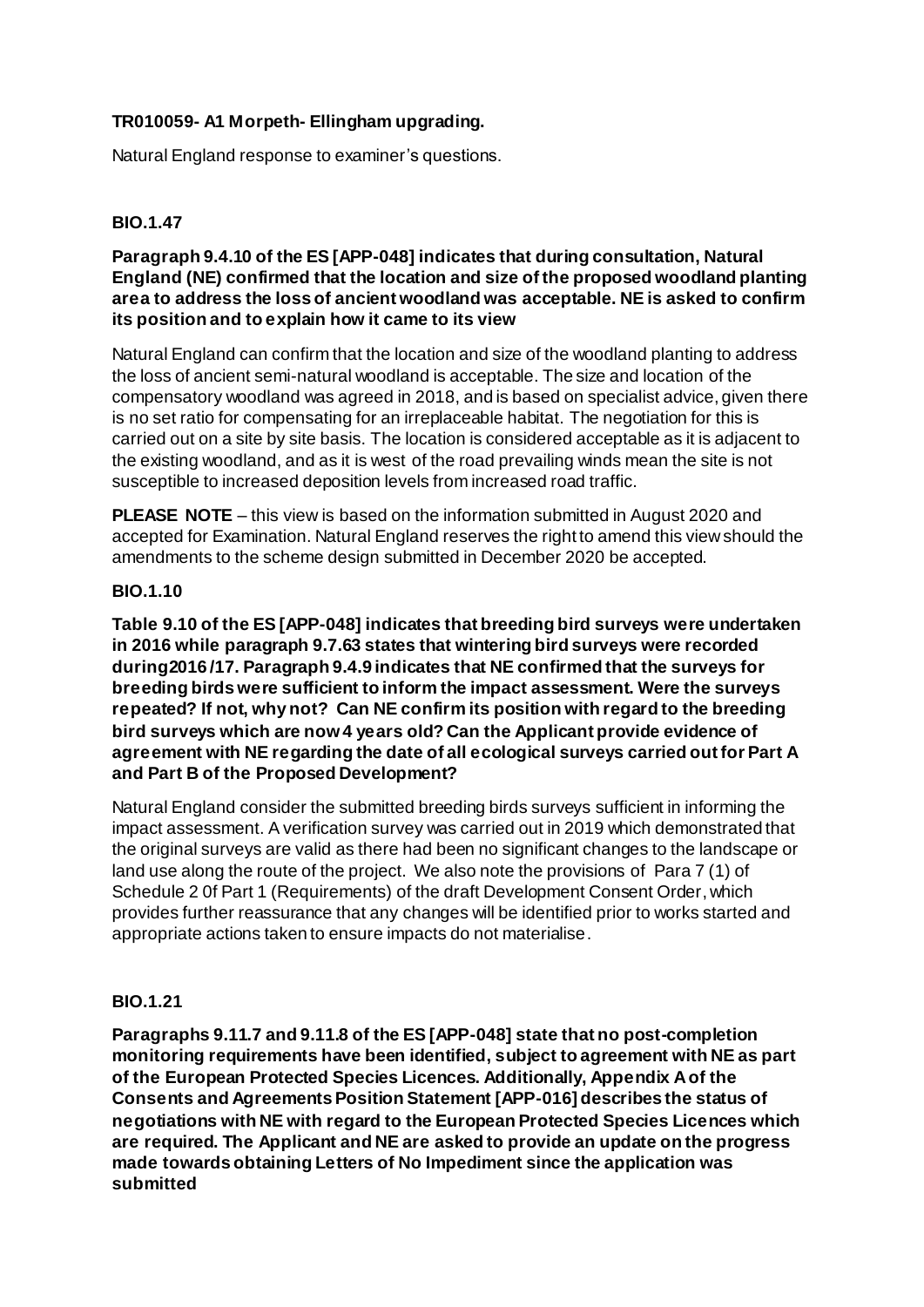Natural England has produced Letters of No Impediment for all species where we have been asked to prepare one. We are aware that there are some changes required as a result of the scheme name changing, and a specific amendment relating to a bat box at NGR NZ1746499690 We await a specific request from the applicant detailing the required changes to enable updated letters to be issued as appropriate.

# **BIO.1.25**

**Paragraph 2.4 of Appendix 9.10 of the ES (Badger Survey Report) [APP-236] states that surveys were carried out in November and December 2016. It goes on to state that the report reflects the site conditions up to April 2017 and notes that it is considered good practice for wildlife surveys to be repeated should development be deferred for over 12 months from the date of the initial survey. Similarly, paragraph 2.2.7 of the Badger Bait Marking Survey Report [APP-237] records that the survey reflects site conditions up to April 2017 noting that it is considered good practice for wildlife surveys to be repeated should development be deferred for over 12 months from the date of the initial survey. On this basis, should the surveys be considered reliable? Should further surveys be carried out?**

Natural England consider the submitted badger surveys sufficient in informing the impact assessment. A updated walk over survey was carried out which demonstrated that the original surveys are valid as there had been no significant change to the landscape or land use along the route of the scheme. We also note the provisions of Para 7 (1) of Schedule 2 0f Part 1 (Requirements) of the draft Development Consent Order, which provides further reassurance that any changes will be identified prior to works started and appropriate actions taken to ensure impacts do not materialise.

# **BIO.1.26**

**Appendix 9.18 of the ES [APP-244] – Otter Monitoring Survey Report was based on surveys undertaken in August / September 2018 but was not published until October 2019. Appendix 9.17 recommends that surveys should be repeated if development is deferred for over 12 months from the initial survey. Similarly, Appendix 9.19 – Terrestrial Invertebrate Survey Report indicates that good practice is to repeat surveys after 12 months. Is there a need for further survey work? If not, why not?**

Natural England consider the submitted otter and Terrestrial Invertebrate surveys sufficient in informing the impact assessment. In the specific case for otters and invertebrates no significant changes to land management have been presented in the period since the surveys were carried out. We also note the provisions of Para 7 (1) of Schedule 2 0f Part 1 (Requirements) of the draft Development Consent Order, which provides further reassurance that any changes will be identified prior to works started and appropriate actions taken to ensure impacts do not materialise .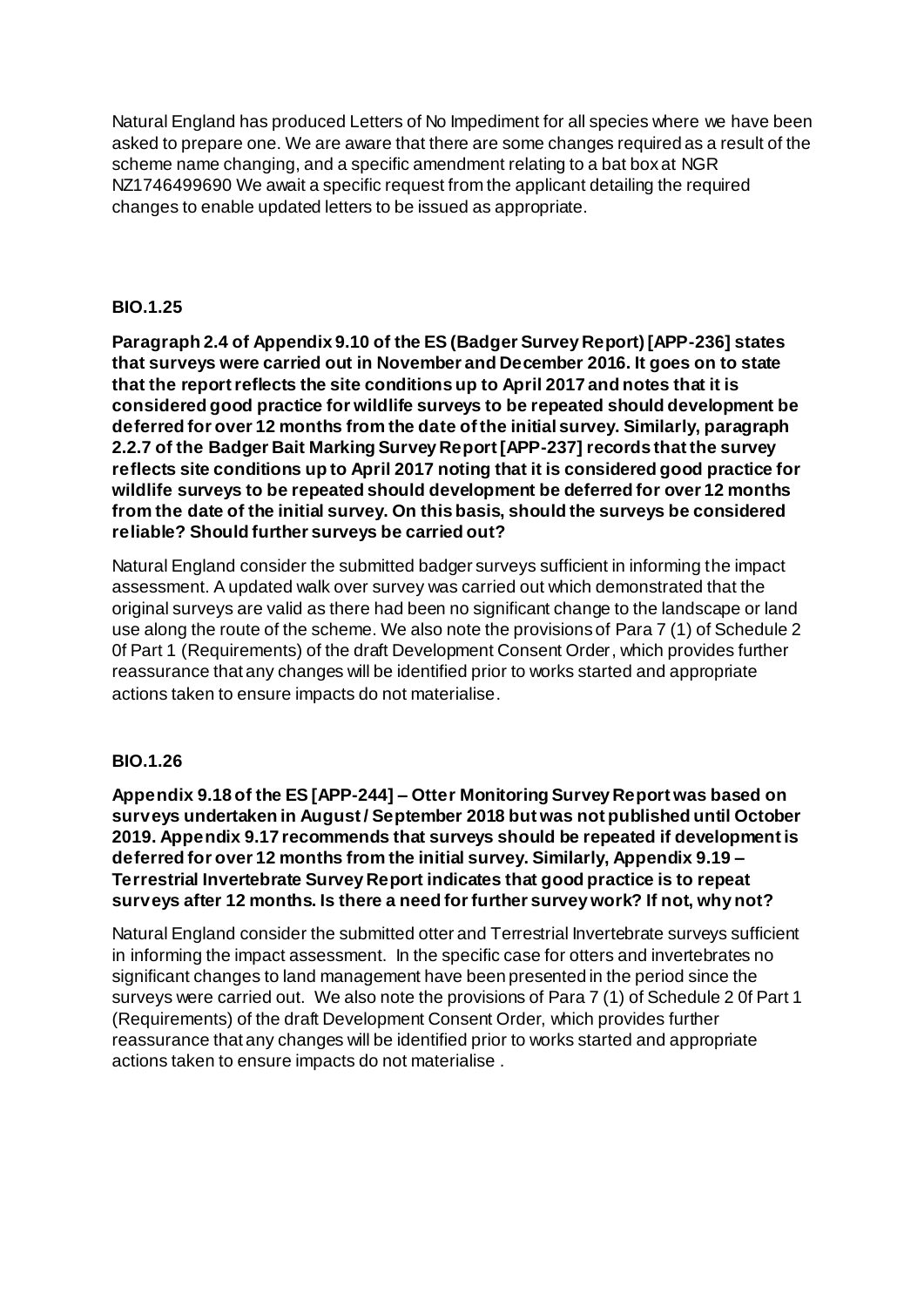#### **BIO.1.28**

### **Appendix 9.21 of the ES [APP-247] – Ancient Woodland Strategy and paragraph 9.10.3 of the ES [APP-048] propose compensation based on a 12:1 ratio in terms of planting to loss. On what basis was it decided to use a ratio of 12:1?**

The provision of a compensation ratio for the loss of Ancient woodland of 12:1 (planting to loss) was the result of detailed negotiation with Highways England in 2018. The figure was a negotiated metric based on site specific factors such as proximity to the existing semi-natural woodland /site of special scientific Interest and desired planting type.

**PLEASE NOTE -** The proposed ratio of 12:1 was agreed based on information which was submitted in August 2020 and accepted for Examination. Natural England reserves the right to amend our view , should the proposed changes to the scheme submitted in December 2020 be accepted for Examination.

## **BIO.1.41**

#### **NE is asked to confirm whether or not it is satisfied with the scope and methodology used to gather baseline data in respect of traffic modelling and air quality for the HRA Report?**

NE is satisfied by scope and methodology used to gather baseline data in respect of traffic modelling and air quality for the HRA report.

## **BIO.1.43**

## **Is NE content with the Applicant's approach to the in-combination assessment?**

NE is satisfied with the Applicant's approach to the in-combination assessment.

#### **BIO.1.44**

#### **NE has stated its support for the HRA conclusions when they were presented as two separate schemes. There is no evidence of similar agreement regarding the conclusions for the scheme as a whole. Can the Applicant and / or NE provide evidence of NE's agreement with the conclusions of the HRA report concerning the project as submitted?**

Natural England have not raised any issues with the HRA whilst the scheme consisted of Part A and Part B. We conclude that the combined HRA raises no further issues and we can therefore agree with the conclusions of the HRA.

#### **BIO.1.47**

**The revised HRA Report [AS-005] screens all the sites for impacts from emissions to water from both Part A and Part B of the scheme. For all sites, the report concludes that no impacts are anticipated as a result of pollution events or polluted surface water runoff during construction and operation due to the intervening distance and natural dilution and settlement rates. However, the report also states that the design of Part A incorporates a network of detention basins, featuring filter strips and sediment fall bags, that shall further reduce the likelihood of polluted surface water runoff. It appears that the details regarding the mitigation measures were added to the report in response to advice from NE (Appendix C). Is NE satisfied with the conclusion that water pollution impacts can be screened out on the basis of the**